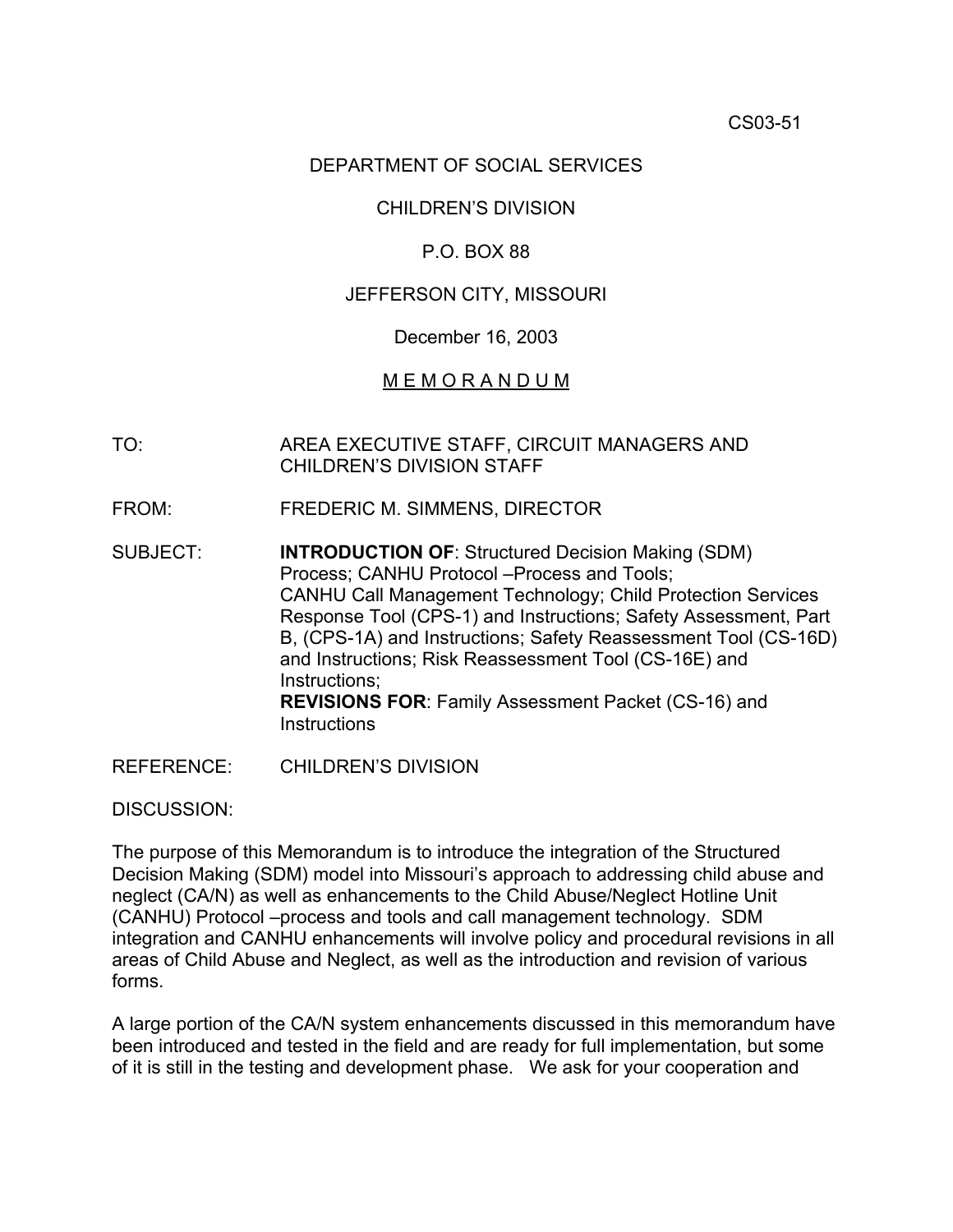patience as we continue to make adjustments in order to tailor the tools and processes to fully support workers.

As you know, The Children's Research Center assisted Missouri to develop risk and safety tools for use in the field and tools for CANHU to use in determining response priority and track assignment. The risk and safety tools are based on research. Training was provided throughout the state and tools have been implemented statewide. The tools developed for CANHU were placed on hold in early spring as it was determined that additional processes and tools were needed to comprehensively support intake and screening activities at CANHU.

*Structured Decision Making (SDM) Process:* The SDM process developed by the Children's Research Center (CRC) is designed to improve the effectiveness of Missouri's child protective services by introducing structure to critical decision points in the child welfare system; increasing the consistency and validity of decision making; and targeting resources to families most at risk.

# **CHANGES TO THE CHILD ABUSE/NEGLECT HOTLINE UNIT (CANHU)**

**Call Management Technology***:* The new call management technology **(planned for implementation early next year)** was developed to improve responsiveness at CANHU allowing emergency calls to be queued ahead of non-urgent calls; and providing real time data to monitor call volume. This will ultimately result in the elimination of busy signals for reporters; and quicker response to emergency calls.

When an individual calls the CA/N hotline, there will be an identifying greeting, followed by instructions to hang up and call 911 if it is an immediate/life threatening emergency. The reporter will then be requested to call back to complete the CA/N report. All calls not directed to call 911 will be guided to a CANHU worker, as available with emergency calls receiving immediate response and other calls possibly waiting until a worker is available to take the call. Workers will manage calls using new CANHU Protocol as described below:

**CANHU Protocol:** The new CANHU protocol is designed to manage interviews with callers more thoroughly, improving the accuracy and consistency of call classification among workers.

The protocol process opens with a set of structured entry questions which guide workers down appropriate pathways, based on types of concern(s) raised by the caller. Key questions for each pathway were developed to assist the worker in gathering necessary information and determining if it meets criteria for CA/N reports, CA/N referrals or "documented calls" (DOC: formerly known as UTI). If a CA/N report is taken workers are guided in determining response priority and track assignment. Once an interview is concluded, the worker will proceed to a set of exit cards based on the call classification (CAN report, referral, DOC). Each caller will know how the call was classified and what action will be taken.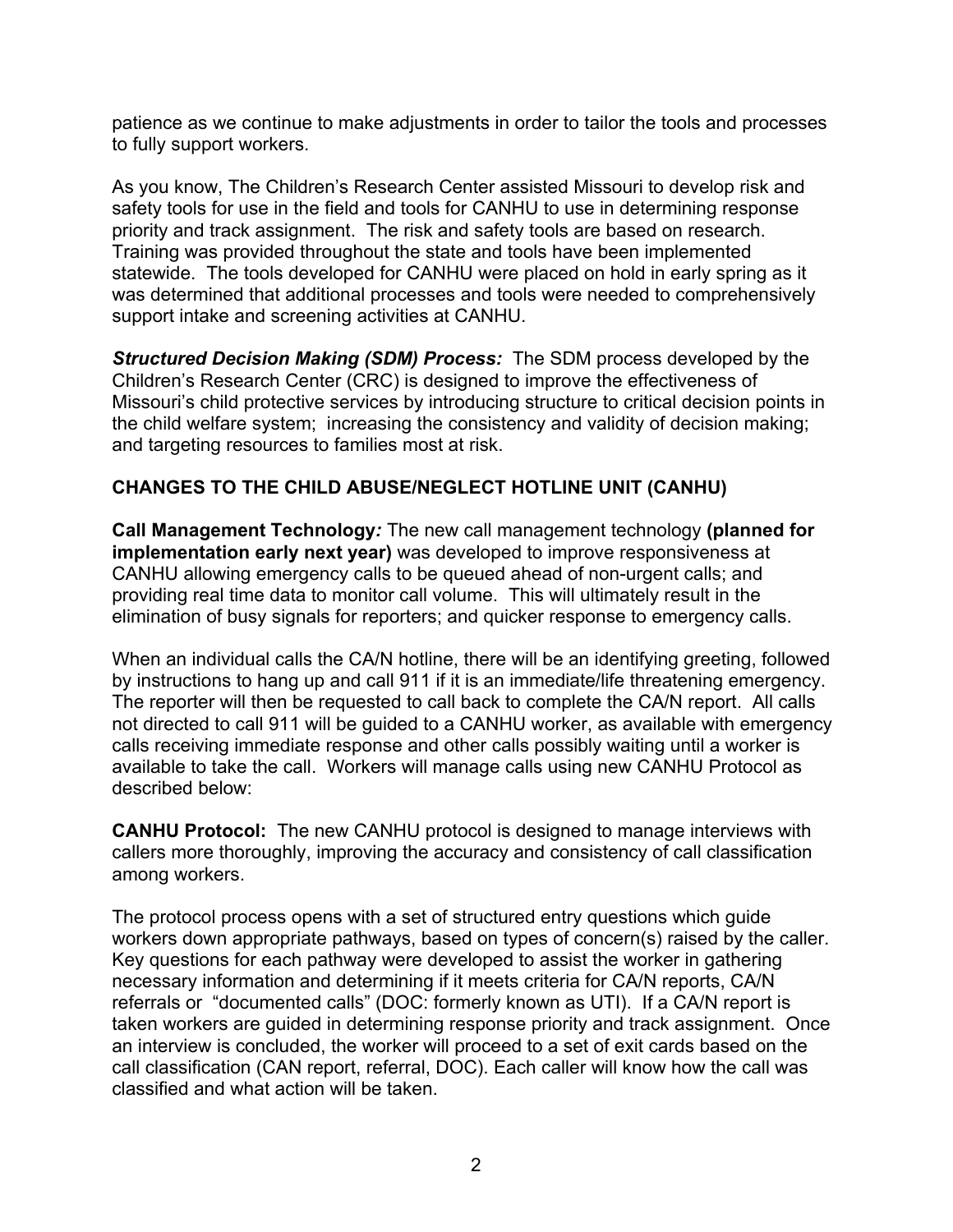The SDM process plays a significant role in the new CANHU Protocol. Specifically, three SDM screening and classification functions have been built into CANHU Protocol questions. They include:

- 1. **CA/N Screen-In Criteria** These questions address criteria concerning whether a call is classified as a child abuse and neglect report for investigation or family assessment, a referral or a documented call (DOC). If screened-in, the call is accepted as a CA/N report or a referral and is sent to the county office. If the report is screened out, the call is documented and entered into the database, but no further action is taken.
- 2. **SDM Response Priority** Criteria to determine the time frame in which the family should be contacted is also built in the CANHU Protocol. There are three response levels. These levels take the place of the "Emergency Contact" field in the CA/N automated system. However, current policy regarding initial contact with the children in the home remains in effect.

*Note: Missouri statutes have not changed and all calls are to be initiated in 24 hours. (RSMo 210.145.4) For investigations, child(ren) must be seen within 3 hour for emergency situations and initiated within 24 hours for non-emergency cases. For CA/N reports when the only allegation is educational neglect, victims must be seen within 72 hours. For Family Assessments, all children in the household must be seen within 72 hours and contact must be initiated within 24 hours, unless the situation is an emergency.* 

- **Level 1 (3 hours)** This is equivalent to an emergency report. Face-to-face contact with all victim(s) listed on the CA/N-1 must be made within three hours from the receipt of the report. A face-to-face contact with all other children living in the household must be made within 72 hours. Available resources shall be utilized to locate the children, including law enforcement assistance;
- **Level 2 (24 hours)** Face-to-face contact with all victim(s) listed on the CA/N-1 must be made within 24 hours from receipt of the report. A face-to-face contact with other children residing in the home must occur within 72 hours;

*Note: Investigations and family assessments with a level 2 response require a face-toface contact with the child(ren) victim(s) and must be initiated within 24 hours.* 

 **Level 3 (72 hours)** – Face-to-face contact with all children (victims and home residents) must be made within 72 hours from receipt of the report. Initial contact for Investigations must be within 24 hours.

*Note: Face-to-face contact can be made by members of the multidisciplinary team (mandated reporters such as juvenile officer, or law enforcement personnel). Initial*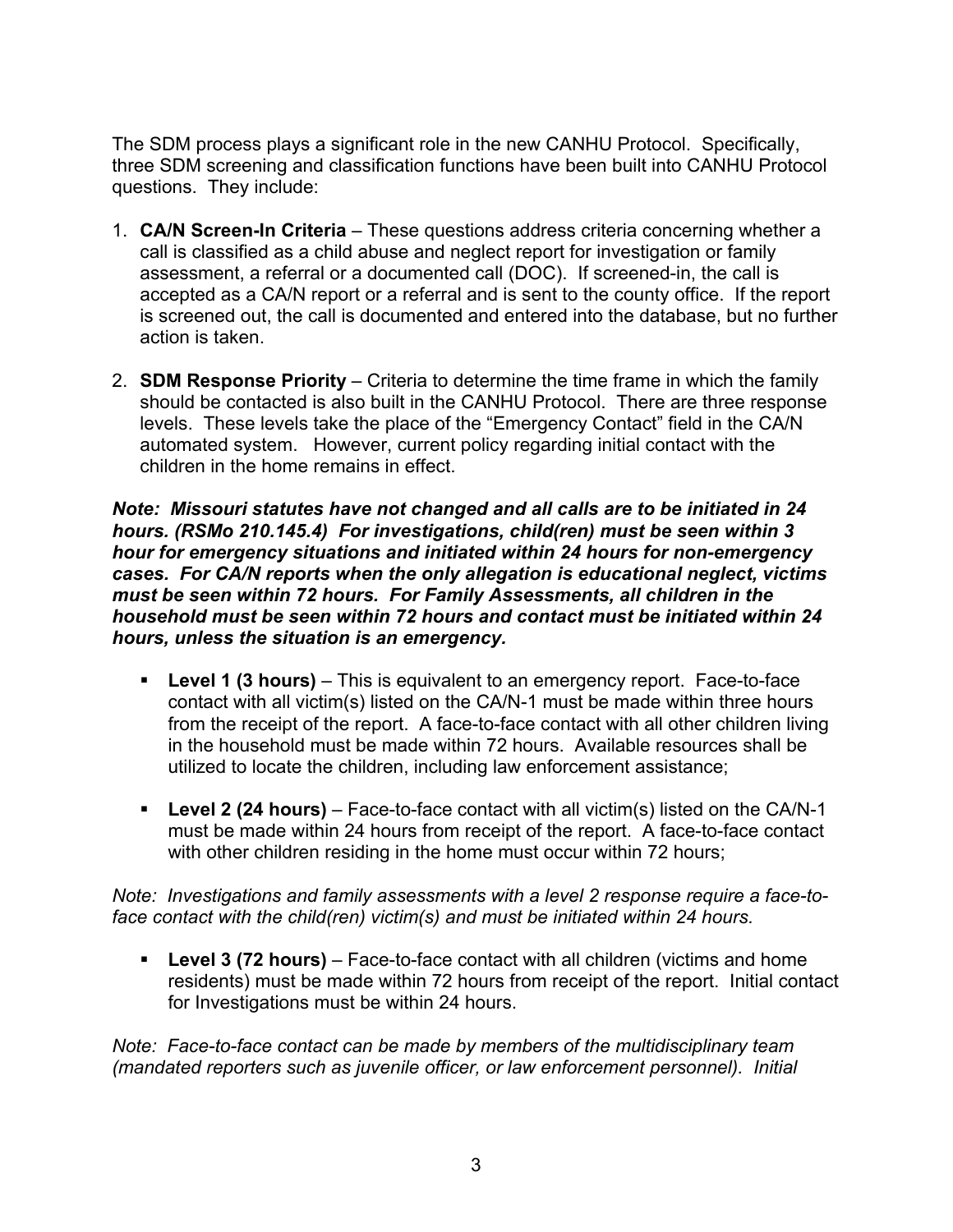*contacts can include phone calls or contact with appropriate persons in an attempt to make a home visit.* 

**CANHU Protocol Cards Testing:** CANHU Protocol Cards are in a testing phase presently and printed on tabbed flip cards that are easily navigated, however this process will eventually be part of the automated CA/N system. During this testing period, half of each shift of CANHU staff will practice this process, while the other half will serve as the control group by utilizing the old procedure. Following the conclusion of the experiment all CANHU staff will use the protocol process.

**Response Priority Testing:** Also during a testing phase of development, reports will initially be coming to the local division office with *either* "Response Priority One, Two or Three" *or* "emergency or non- emergency". This is for the purpose of comparison. The worker should treat them as they come in and document on the CPS-1 whether there is a Priority Response Level or it is an emergency or non-emergency status.

3. **SDM Track Assignment Guidelines** – Also built into the CANHU Protocol are criteria designed to determine if the screened-in report is an investigation (I) or an assessment (A). Track Assignment will now be completed at CANHU prior to being sent to the local division office and displayed in the CA/N automated system and on the CA/N-1 form printed through the automated system.

**Track Assignment Testing:** *During this experimental period all CANHU staff will assign track.* Field staff will need to review reports as they come in to assess whether the appropriate track has been assigned or whether additional information received warrants a track change.

The decision to change the track assignment must be reviewed and approved by the worker's supervisor. *The CS-27, "Child Abuse/Neglect Screening Form"*, formally used by the field to determine track assignment, is now called "CPS Classification Reassignment Update Screen" and will now be used for track changes. If the track change is approved, the change in track assignment must be entered into the CA/N automated system using the ATRU transaction. Field staff should continue to record the worker and supervisor ID in the CA/N automated system using the ATRU transaction at the time the report is received in the county office. Central office staff will monitor these track changes in an effort to maintain consistency and accuracy of appropriate track assignment as well as analyze and identify trends county and statewide where the track assignment has been updated. (See attached examples of revised CA/N System screens: [AI25,](http://dss.missouri.gov/cd/info/memos/2003/cs51/AI25.pdf) [ATRI,](http://dss.missouri.gov/cd/info/memos/2003/cs51/ATRI.pdf) [ATRU](http://dss.missouri.gov/cd/info/memos/2003/cs51/ATRU.pdf), [AUPD](http://dss.missouri.gov/cd/info/memos/2003/cs51/AUPD.pdf), and [CAN1](http://dss.missouri.gov/cd/info/memos/2003/cs51/CAN1.pdf).)

# **INVESTIGATIONS/FAMILY ASSESSMENT RESPONSE TOOLS**

# *Child Protection Services Response Tool [\(CPS-1](http://www.oa.mo.gov/gs/form/fm_indiv.htm#childdiv)) and the Safety Assessment*

*(Part B) [CPS-1A:](http://dss.missouri.gov/cd/info/memos/2003/cs51/CPS-1A.pdf)* In conjunction with the introduction of SDM to the investigation/family assessment process comes the new *Child Protection Services Response Tool [\(CPS-1](http://www.oa.mo.gov/gs/form/fm_indiv.htm#childdiv))* and the *Safety Assessment (Part B) [CPS-1A](http://dss.missouri.gov/cd/info/memos/2003/cs51/CPS-1A.pdf)*. The [CPS-1](http://www.oa.mo.gov/gs/form/fm_indiv.htm#childdiv) and the [CPS-1A](http://dss.missouri.gov/cd/info/memos/2003/cs51/CPS-1A.pdf) will be used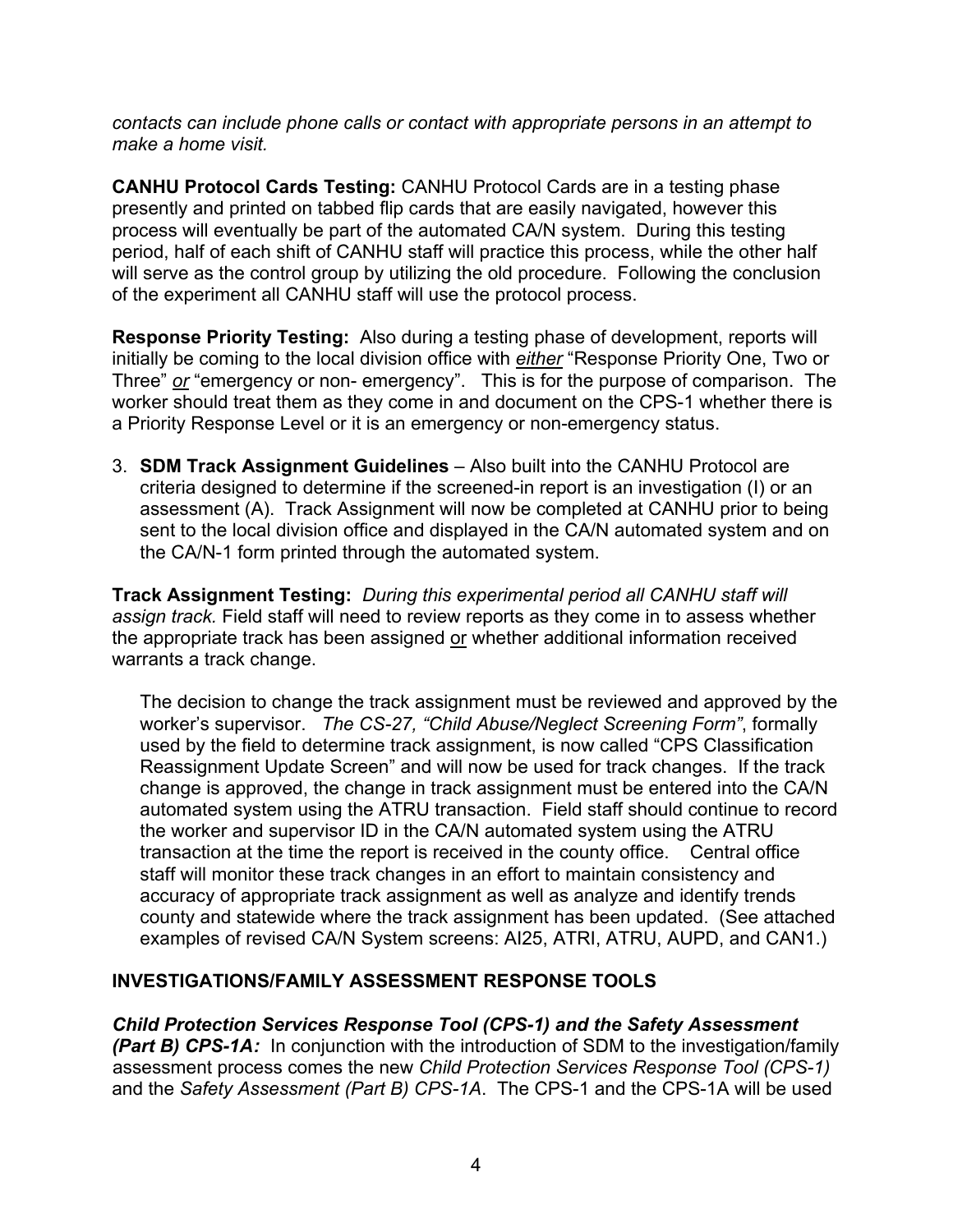when responding to Child Abuse/Neglect (CA/N) reports. The [CPS-1](http://www.oa.mo.gov/gs/form/fm_indiv.htm#childdiv) and [CPS-1A](http://dss.missouri.gov/cd/info/memos/2003/cs51/CPS-1A.pdf) will replace the CA/N-4 for Investigations and the current CS-16 for Family Assessments. A revised form of the [CS-16](http://www.oa.mo.gov/gs/form/fm_indiv.htm#childdiv) will continue to be used for Family-Centered Services (FCS) and Family-Centered Out-of Home Care (FCOOHC) cases.

*Safety Assessment:* The first part of the SDM safety assessment is located on the second page of the [CPS-1](http://www.oa.mo.gov/gs/form/fm_indiv.htm#childdiv) and Part B is on the [CPS-1A](http://dss.missouri.gov/cd/info/memos/2003/cs51/CPS-1A.pdf). The purpose of the safety assessment is to help determine whether any child is in *immediate danger of serious physical harm,* who may require a protective intervention and to determine what interventions should be maintained or initiated to provide appropriate protection. Safety of the child(ren) in the home shall be an on-going concern during the investigation and family assessment.

The safety assessment replaces the CS-15 Safety Factor Determination for investigations and page 3 in the [CS-16](http://www.oa.mo.gov/gs/form/fm_indiv.htm#childdiv). The [CPS-1](http://www.oa.mo.gov/gs/form/fm_indiv.htm#childdiv) Safety Assessment and the [CPS-](http://dss.missouri.gov/cd/info/memos/2003/cs51/CPS-1A.pdf)[1A](http://dss.missouri.gov/cd/info/memos/2003/cs51/CPS-1A.pdf) is to be completed for all investigations and family assessments during or immediately following the initial visit with a family in response to a child abuse/neglect report. The Safety Assessment is used to guide decisions on whether or not the child(ren) may remain in the home, or if the child(ren) must be protectively placed. The Safety is also used prior to a child returning home after being placed in Family-Centered Out-of-Home Care (FCOOHC).

*Risk Assessment:* The SDM Risk Assessment is designed to identify families, which have low, moderate, high, or very high probabilities of future abuse or neglect. By completing the risk assessment, the worker obtains an objective appraisal of the likelihood that a family will maltreat their children in the next 18 to 24 months. The difference between risk levels is substantial. High risk families have significantly higher rates of subsequent referral and substantiation than low risk families, and are more often involved in serious abuse or neglect incidents. When risk is clearly defined and objectively quantified the agency can ensure that resources are targeted to higher risk families because of the greater potential to reduce subsequent maltreatment.

*Note: The risk assessment in used only when there are children in the home. If children are removed from the home during the investigation/family assessment or from an on going FCS case, the use of the SDM safety and risk tools are suspended, unless at least one child remains in the home, or until the children are returned.* 

*The Safety Reassessment [\(CS-16D](http://dss.missouri.gov/cd/info/memos/2003/cs51/cs16d.pdf)):* The Safety Reassessment ([CS-16D](http://dss.missouri.gov/cd/info/memos/2003/cs51/cs16d.pdf)) is a critical follow up piece to the Safety Assessment. The Safety Reassessment enables the worker to assess child safety, determine if previously identified factors have been resolved, or if safety factors have increased. A Safety Reassessment is required whenever a child(ren) is removed during the investigation/family assessment. The reassessment is then completed to guide decision making on return of the child(ren). *A child must be safe or conditionally safe prior to returning home*. The CD Worker will complete the *safety reassessment* tool: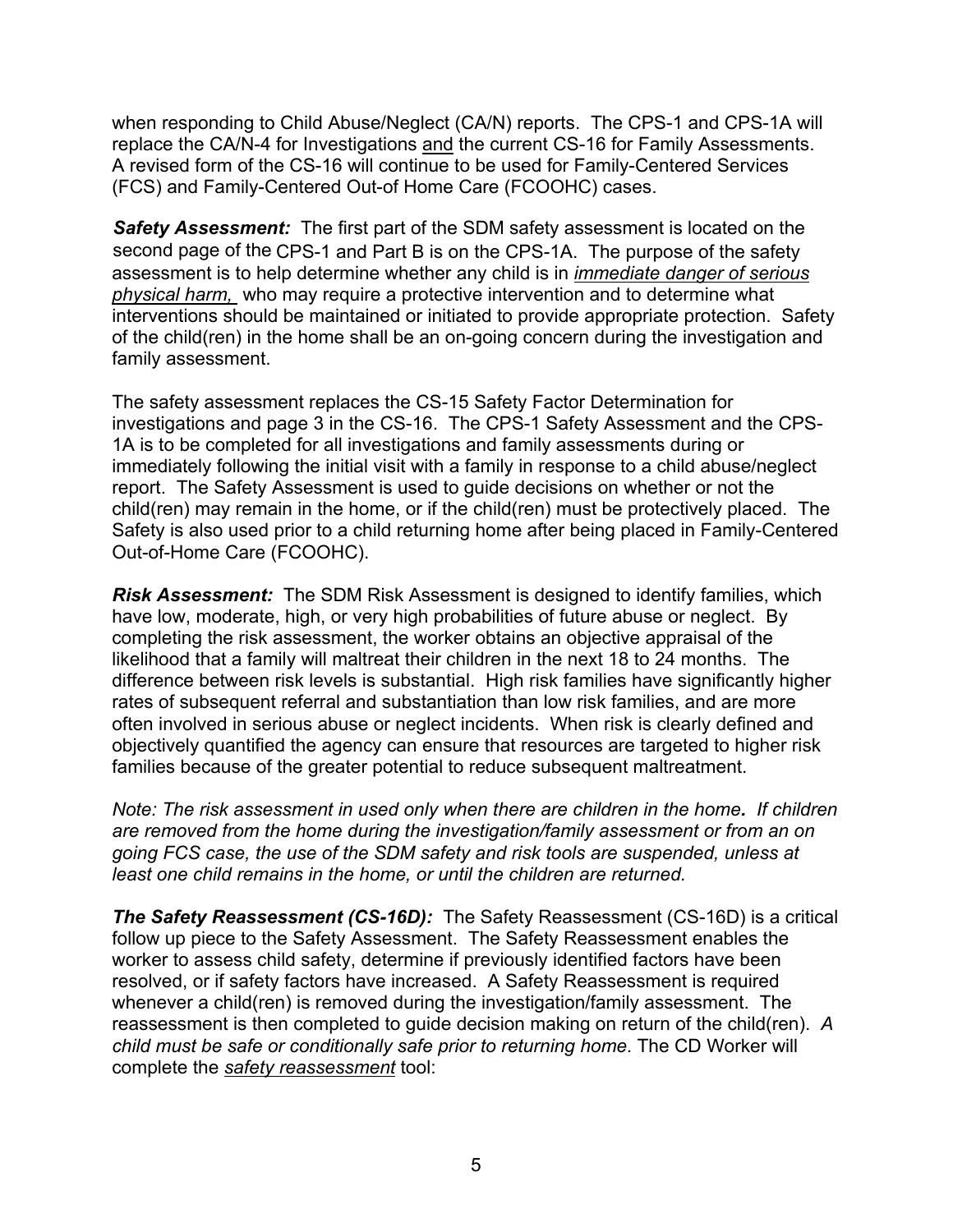- **Prior to a child(ren) returning to the home following out-of-home placement** during the investigation/family assessment period.
- At the expiration of the initial safety plan.
- On any case whenever new information becomes available that indicates a threat to the safety of the child(ren).

*Risk Reassessment [\(CS-16E](http://www.oa.mo.gov/gs/form/fm_indiv.htm#childdiv)):* The Risk Reassessment [\(CS-16 E](http://www.oa.mo.gov/gs/form/fm_indiv.htm#childdiv)) assesses risk of future child maltreatment and assists workers in evaluating whether risk levels have decreased, remained the same or have increased since the initial risk assessment.

The Risk Assessment is to be completed at the conclusion of every investigation/family assessment in which there are children who remain in the home. The risk assessment identifies the level of risk of future maltreatment and is used to guide the decision to close or open the investigation/family assessment for ongoing services. The following chart shows the recommended case open/close decisions based on the risk level for investigations and family assessments:

| <b>Risk-Based Case Open/Close Guidelines</b> |                          |                          |                          |  |
|----------------------------------------------|--------------------------|--------------------------|--------------------------|--|
| <b>Risk Level</b>                            | Investigations           |                          | <b>Family</b>            |  |
|                                              | <b>Probable</b><br>Cause | <b>Unsubstantiated</b>   | <b>Assessments</b>       |  |
| Low                                          | Close                    | Close                    | Close                    |  |
| Moderate                                     | Open/Close               | Close                    | Open/Close               |  |
| High                                         | Open                     | Open/Close<br>w/referral | Open/Close<br>w/referral |  |
| Very High                                    | Open                     | Open/Close<br>w/referral | Open/Close<br>w/referral |  |

*Note: There may be unique circumstances in which it is appropriate to open low risk cases (for example, court-ordered services), or close very high risk cases (for example, family moved out of state). Reasons for opening or closing cases outside of the recommended guidelines should be clearly documented in the case record.* 

**Priority of Initial Client Contact after a Case Opening Based on SDM Risk:** Prior to signing off on a CA/N investigation/family assessment, the Supervisor will review the [CPS-1](http://www.oa.mo.gov/gs/form/fm_indiv.htm#childdiv)and will determine the priority of the initial face to face interview with the family based on the following SDM risk levels:

- High or Very High Risk within one (1) working day;
- Moderate Risk within five (5) working days; and
- Low Risk within ten (10) working days.

If the case referral was not due to a CA/N investigation/family assessment, the supervisor's appraisal of the potential risk to the children and overall family situation will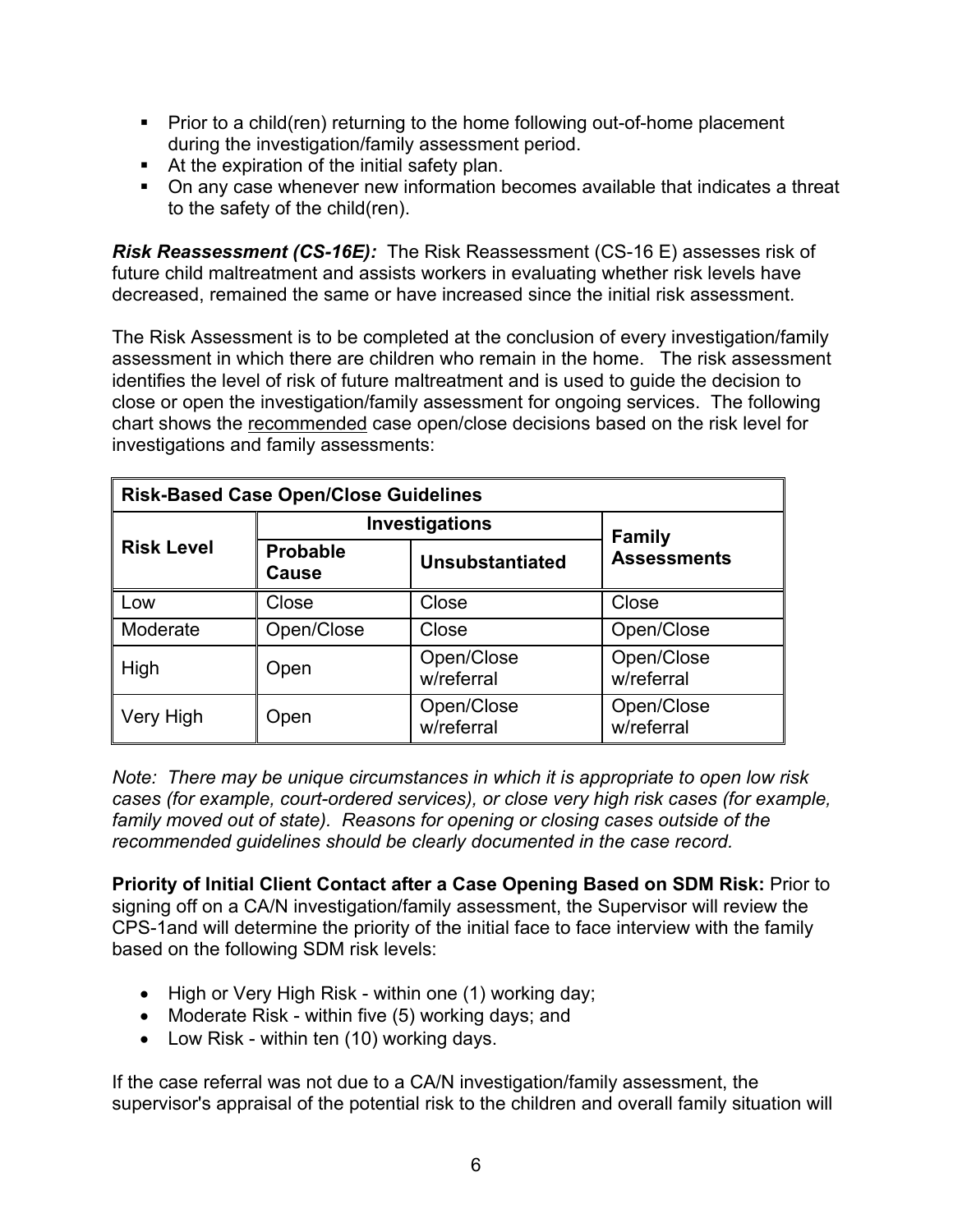determine when treatment follow-up contact by the Family-Centered Services (FCS) worker is needed. **THIS SHOULD NOT EXCEED TEN (10) WORKING DAYS FROM CASE ASSIGNMENT.** 

*[Revised CS-16](http://www.oa.mo.gov/gs/form/fm_indiv.htm#childdiv):* Although we saw great value in the comprehensive approach that the original CS-16 provided when conducting a family assessment, such as the genogram, ecomap, pattern of behavior and timeline, these tools more appropriately fit into the treatment phase of family intervention. The purpose of this revision was to streamline the [CS-16](http://www.oa.mo.gov/gs/form/fm_indiv.htm#childdiv) to better fit the treatment process and to exclude parts of the form applicable only in a Family Assessment. The result was a less lengthy, more user friendly [CS-16](http://www.oa.mo.gov/gs/form/fm_indiv.htm#childdiv) that contains the essential pieces of a thorough family-centered assessment with the added structure and standardization that the SDM safety and risk assessments provide.

*Family Contact Guidelines for In-Home Cases:* The Family Risk Assessment provides reliable, valid information on the risk to children of future abuse and neglect. Appropriate use of this assessment data is key to ensuring better protection of children. Therefore, for cases that have been opened for ongoing FCS services or for FCOOHC cases in which there are children who remain in the home, the risk level is used to guide the minimum amount of contact with the family each month. These guidelines are considered "best practice" and help focus staff resources on the highest risk cases. They dictate the minimum number of face-to-face and collateral contacts with the family each month, however workers will use their best judgment for individual cases to best determine whether more contacts are needed.

The definition and purpose of a face-to-face "contact" is: to monitor developments in the case, to observe interaction between the caregiver and the child(ren), to facilitate implementation of the Case Plan, and to assess progress with the plan or possible revision to the plan. It is used to guide monthly contacts while the case is open, and is reviewed at each risk reassessment until the case is closed.

The risk level determines the overall minimum contact standards for the family. The "Children's Division Minimum Contact Standards" represent how many of the overall contact standards must be met by the CD worker. The remaining contacts may be met by a contracted in-home service provider who is working with the family as part of the family's case plan. However, if the contracted service provider was unable to complete monthly contacts, the CD worker is responsible for meeting the overall contact standards.

The CD worker is responsible for making all collateral contacts. Collateral contacts include phone contact with school personnel and day care providers, medical personnel who have recently seen or treated the child(ren), parenting class instructors, etc.

**"Minimum Contact Guidelines for In-Home Family Cases" refers to FCS Cases or for FCOOHC cases where children are in the home and represents the recommended number of contacts that workers should have with families according to their assessed risk level.(likelihood of future maltreatment): (For FCOOHC cases, where there are no children in the home refer to** *[Child Welfare](http://dss.missouri.gov/cd/info/cwman/sec4/ch7/4_7_3_1.shtml)*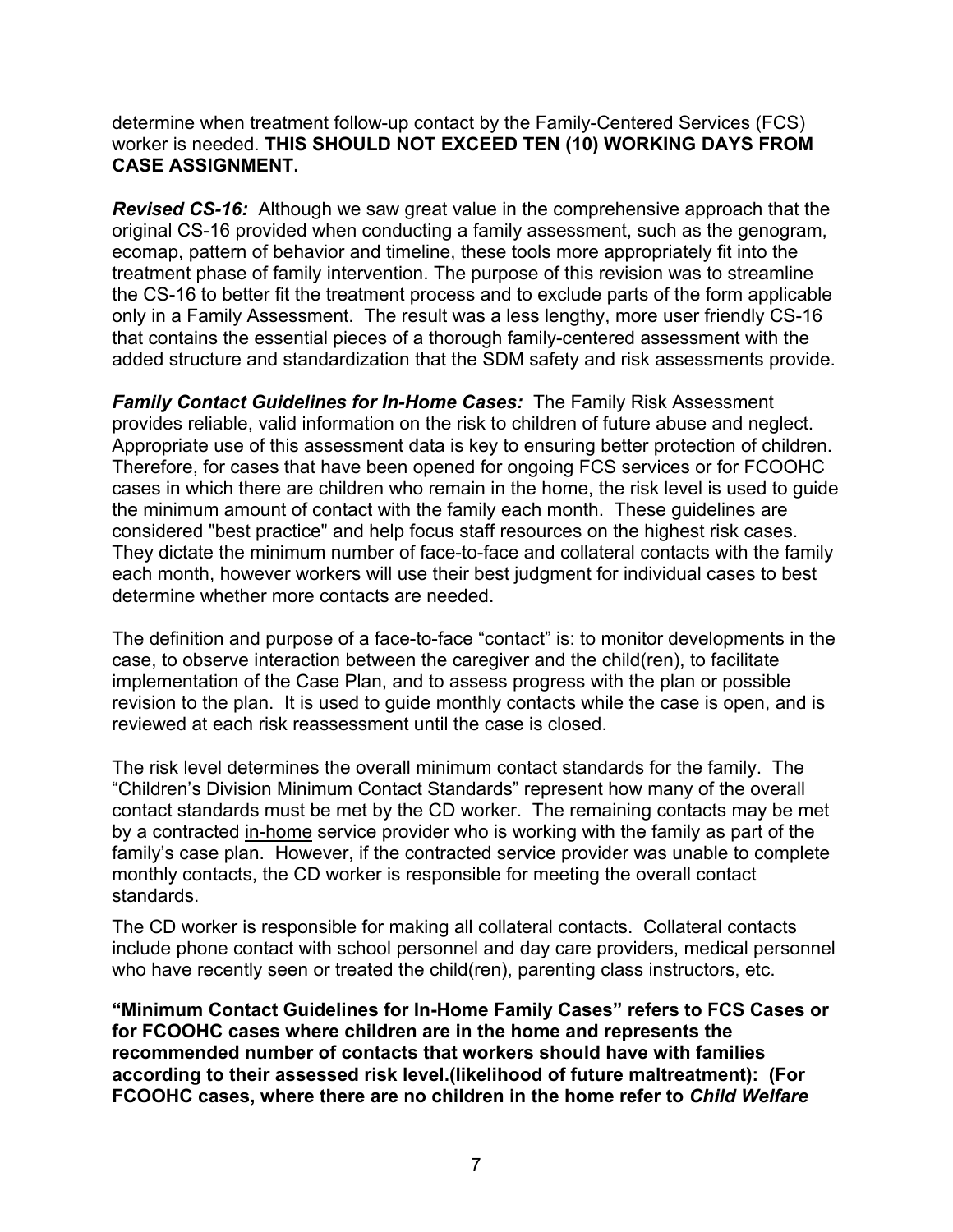# *[Manual Section 4.7.3.1](http://dss.missouri.gov/cd/info/cwman/sec4/ch7/4_7_3_1.shtml): Meeting and Working with the Family* **for frequency of worker visits with parent/caretaker)**

| <b>Minimum Contact Guidelines for In-Home Family Cases</b> |                                                                          |                                      |  |  |
|------------------------------------------------------------|--------------------------------------------------------------------------|--------------------------------------|--|--|
| <b>Risk Level</b>                                          | <b>Overall Contact Guidelines</b><br>(by CD and other service providers) | <b>CD Minimum Contact Guidelines</b> |  |  |
| Very High                                                  |                                                                          | 2 face-to-face/month and             |  |  |
|                                                            | 3 face-to-face/month                                                     | 3 collateral contacts/month          |  |  |
| High                                                       |                                                                          | 1 face-to-face/month and             |  |  |
|                                                            | 2 face-to-face/month                                                     | 3 collateral contacts/month          |  |  |
| Moderate                                                   |                                                                          | 1 face-to-face/month and             |  |  |
|                                                            | 1 face-to-face/month                                                     | 2 collateral contacts/month          |  |  |
| Low                                                        |                                                                          | 1 face-to-face/month and             |  |  |
|                                                            | 1 face-to-face/month                                                     | 1 collateral contacts/month          |  |  |

# NECESSARY ACTION:

- 1. Review this Memorandum with all Children's Division staff;
- 2. Policy changes to the *Child Welfare Manual,* regarding the new CANHU Protocol including the integration of SDM CA/N Screen-in Criteria, Priority Response and SDM Track Assignment Guidelines will be forthcoming.

3. Review revised *[Child Welfare Manual](http://dss.missouri.gov/cd/info/cwman/index.htm)* sections on the DSS Intranet ([http://dss.missouri.gov/cd/info](http://dss.missouri.gov/cd/info/cwman/index.htm)/cwman/index.htm ): [Section 1 Chapter 1.5.3 Implementing Contacts with the Family](http://dss.missouri.gov/cd/info/cwman/sec1/ch1/1_1_5_3.shtml) [Section 1 Chapter 1.5.4 Initiating the Follow-up Family Assessment on an Open](http://dss.missouri.gov/cd/info/cwman/sec1/ch1/1_1_5_4.shtml)  [FCS Case](http://dss.missouri.gov/cd/info/cwman/sec1/ch1/1_1_5_4.shtml) [Section 2 Chapter 4 Chapter Overview](http://dss.missouri.gov/cd/info/cwman/sec2/ch4/overview.shtml) [Section 2 Chapter 4 Attachment G Collection of Evidence](http://dss.missouri.gov/cd/info/cwman/sec2/ch4/2_4_g.shtml) [Section 2 Chapter 4 Attachment M Intensive In-Home Services \(IIS\)](http://dss.missouri.gov/cd/info/cwman/sec2/ch4/2_4_m.shtml) [Section 2 Chapter 4 Attachment R Physical Abuse](http://dss.missouri.gov/cd/info/cwman/sec2/ch4/2_4_r.shtml) [Section 2 Chapter 4.1 Investigation Response](http://dss.missouri.gov/cd/info/cwman/sec2/ch4/2_4_1.shtml) [Section 2 Chapter 4.2 Involving Law Enforcement](http://dss.missouri.gov/cd/info/cwman/sec2/ch4/2_4_2.shtml) [Section 2 Chapter 4.5 Change to Family Assessment](http://dss.missouri.gov/cd/info/cwman/sec2/ch4/2_4_5.shtml) [Section 2 Chapter 5.1 Family Assessment Response](http://dss.missouri.gov/cd/info/cwman/sec2/ch5/2_5_1.shtml) [Section 2 Chapter 5.2 Change to Investigation Response](http://dss.missouri.gov/cd/info/cwman/sec2/ch5/2_5_2.shtml) [Section 2 Chapter 5.5.4 Assessment of Safety](http://dss.missouri.gov/cd/info/cwman/sec2/ch5/2_5_5_4.shtml) [Section 2 Chapter 5.5.5 Assessment of Risk](http://dss.missouri.gov/cd/info/cwman/sec2/ch5/2_5_5_5.shtml)